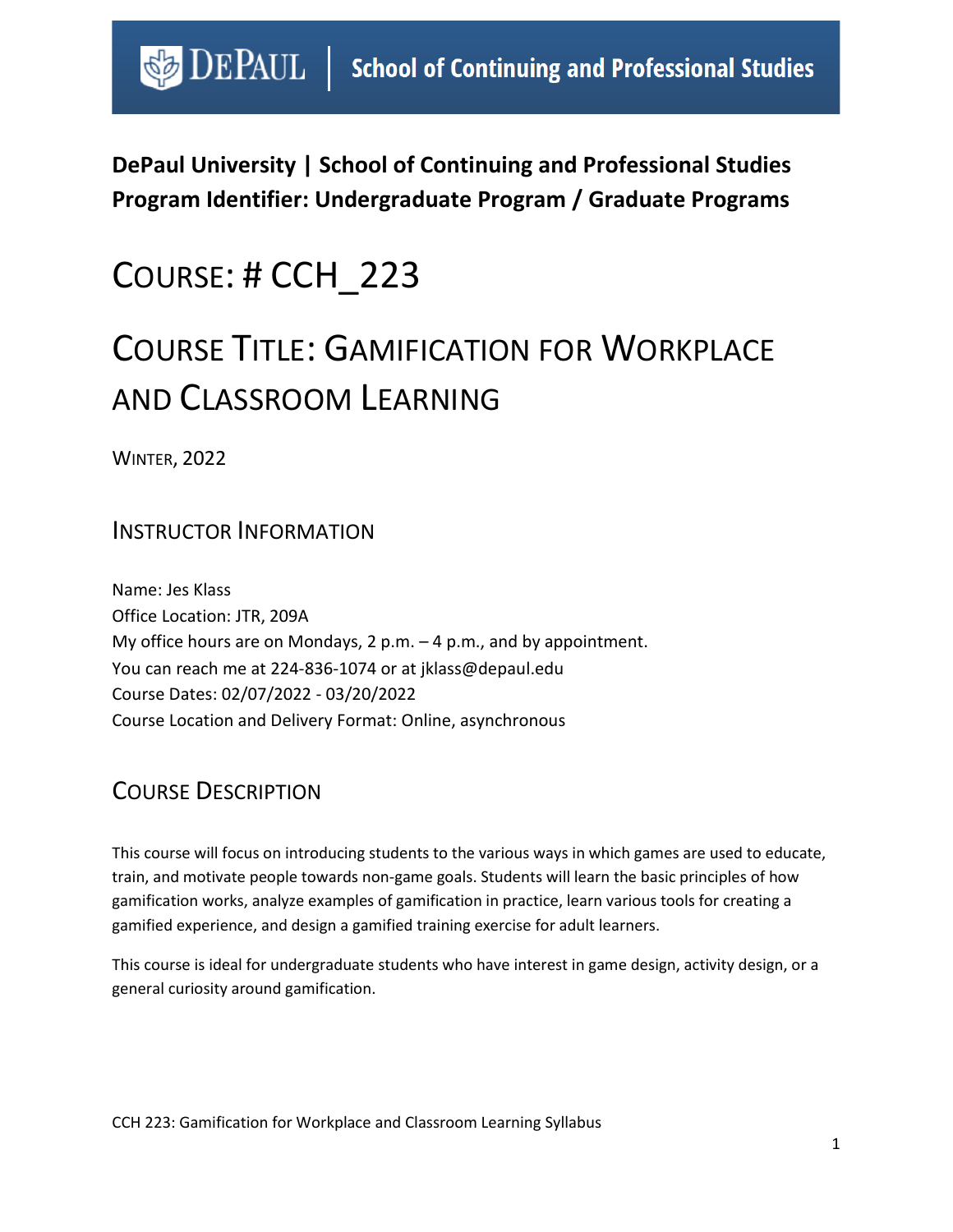### LEARNING OUTCOMES AND, IF RELEVANT COMPETENCIES:

*AFTER COMPLETING THIS COURSE, YOU WILL BE ABLE TO:*

- Explain the basic principles of gamification.
- Analyze gamified experiences with a critical lens.
- Utilize the Octalysis Framework.
- Design a Gamified Experience.

## LEARNING STRATEGIES & RESOURCES

Students in this course will read articles, watch films, participate in online discussions, and create a final project to demonstrate their learning.

### LEARNING DELIVERABLES (GRADED EVIDENCES OF LEARNING)

**Due in Week 1**: Introduction Discussion Jesse Schell DICE 2010 Discussion What is Octalysis? Discussion **Due in Week 2**: Core Drive: Epic Meaning Discussion Final Project Brainstorm **Due in Week 3**: Boosters Discussion **Due in Week 4**: White Hat vs Black Hat Gamification Examples Discussion **Due in Week 5**: Final Project (can be submitted as text, podcast, or video on Discussion Boards) **Due in Finals Week**: Reactions to Other Students' Final Projects (Discussion Boards) Final Project Reflection (Submission Folder)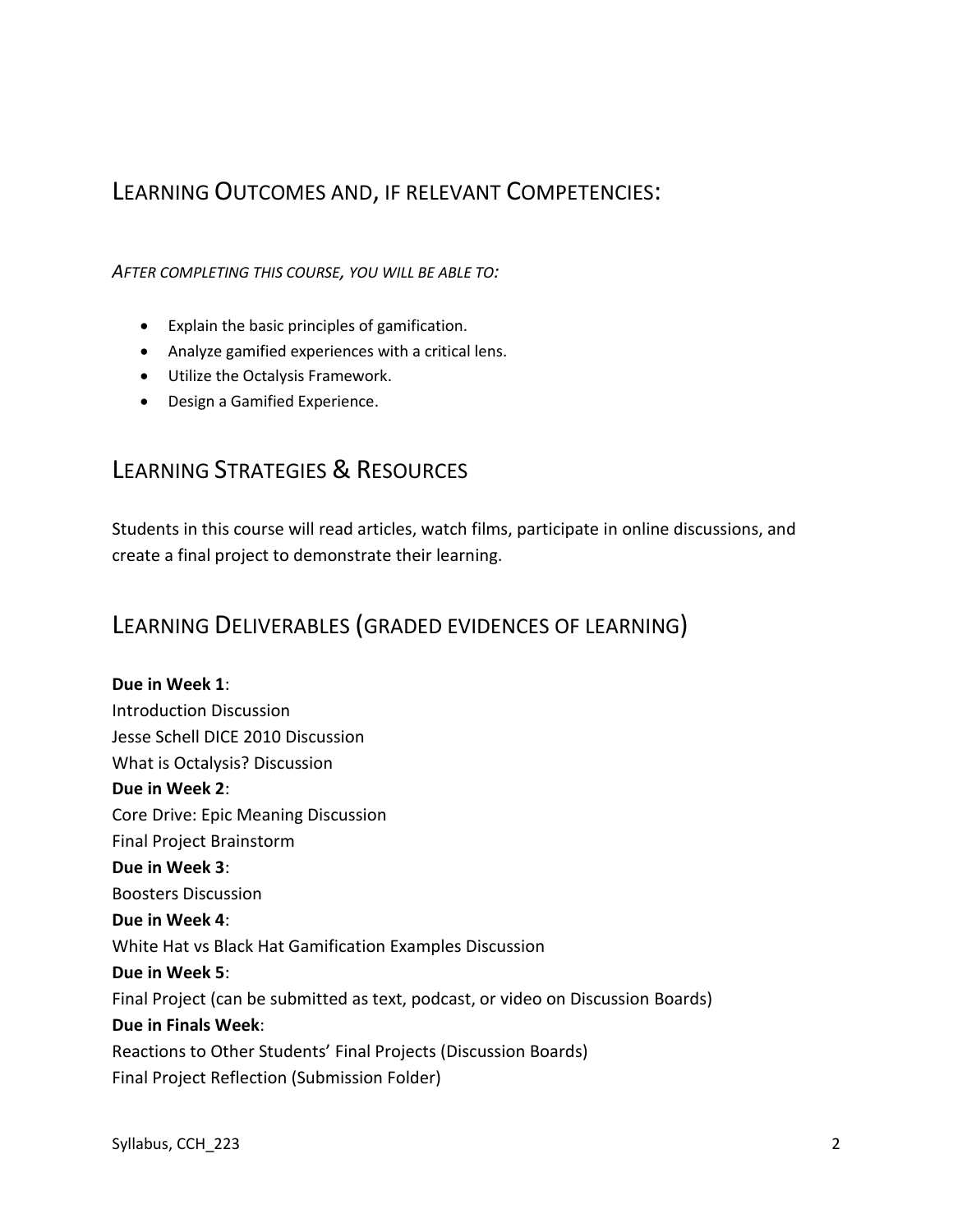## ASSESSMENT OF STUDENT LEARNING

## GRADING CRITERIA & SCALE

GRADE SUMMARY Discussions 50% Final Project Brainstorm: 10% Final Project: 30% Final Project Reflection: 10%

#### GRADE SCALE

| $A = 95$ to 100 | $A = 91$ to 94    | $B+ = 88$ to 90 |
|-----------------|-------------------|-----------------|
| $B = 85$ to 87  | $B - 81$ to 84    | $C + 77$ to 80  |
| $C = 73$ to 76  | $C = 69$ to 72    | $D+ = 65$ to 68 |
| $D = 61$ to 64  | $F = 60$ or below |                 |

#### PASS/FAIL GRADE POLICY

Students interested in taking a course on a Pass/Fail grade basis need to contact their academic advisor to request the option by the end of the second week of the course. SCPS students can email their requests to their advisors and include the course number, quarter, and student ID number. Non-SCPS students need to contact their home college for instructions on submitting these requests. Please review the P/F guidelines, course restrictions and GPA implications in the [University catalog](https://catalog.depaul.edu/student-handbooks/undergraduate/undergraduate-academic-policies/grades-pass-fail/) before making your request. A grade of Pass represents a D or better standard and therefore will not meet requirements that have a minimum standard of C- or better. For further clarification of the P/F option for SCPS students beyond the university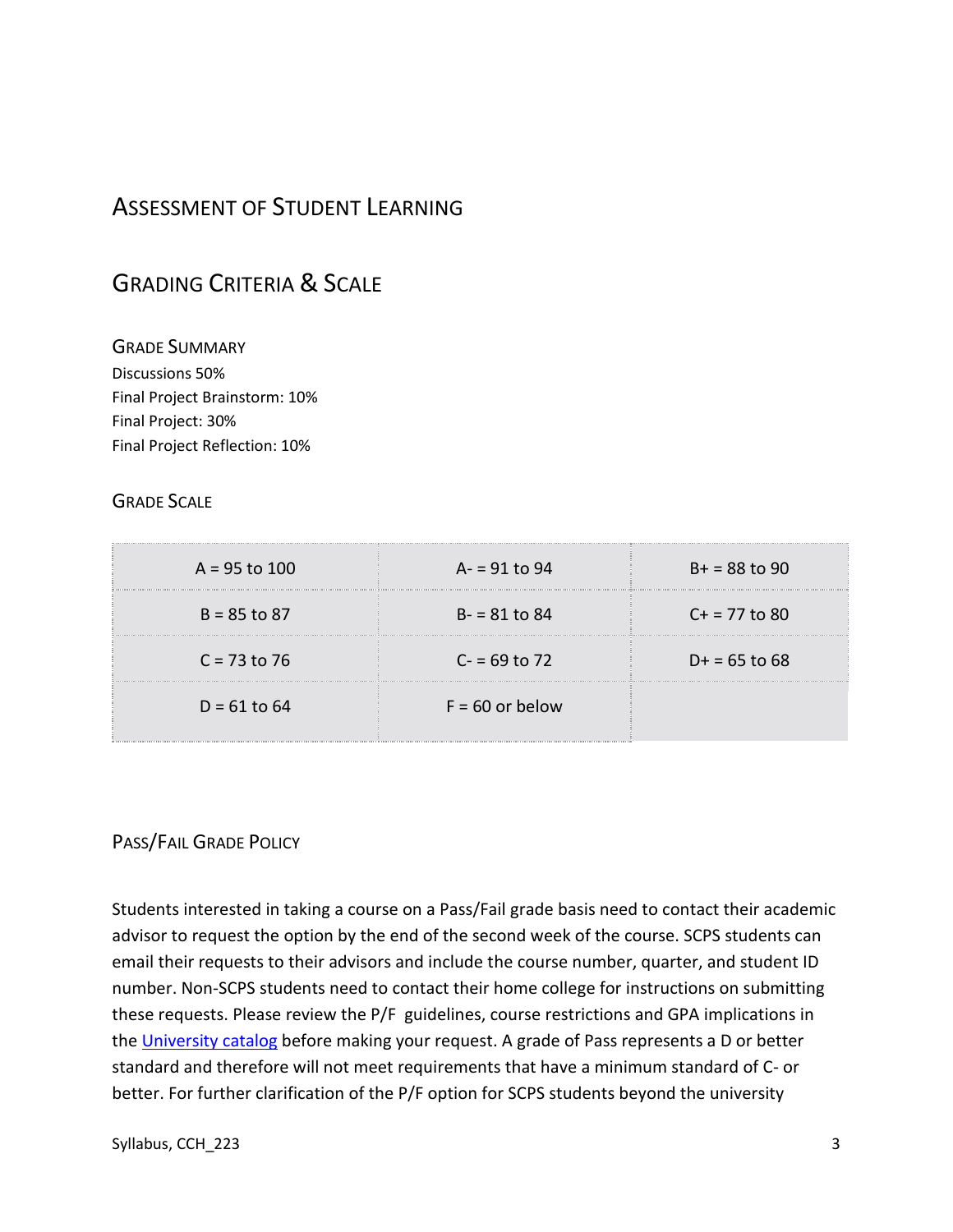guidelines, please refer to the [SCPS catalog.](https://catalog.depaul.edu/colleges-schools/continuing-professional-studies/)

#### MINIMUM SCPS GRADE POLICY

SCPS degree programs with majors (BAPSBA, BAPSC, BAHA, BADA, BANM, and BALS) require a grade of C- or better in courses taken at DePaul or transfer work applied to course requirements in the Major and in the LL 261: Essay Writing course in the College Core. All other course requirements in these programs can be completed with a grade of D or better. SCPS degree completion major programs (BAABS and BALS) require a C- or better in all courses taken at DePaul applied to those programs. SCPS competence-based programs (BAIFA, BAC, BAGB and BAECE) require a D or better in courses taken at DePaul or transfer work applied to competence requirements.

#### INCOMPLETE (IN) GRADE

This process follows university [policy.](https://catalog.depaul.edu/student-handbooks/undergraduate/undergraduate-academic-policies/grades-incomplete-and-research-expiration-policy/)

A student who encounters an unusual or unforeseeable circumstance that prevents her/him from completing the course requirements by the end of the term may request a time extension to complete the work.

- The student must formally initiate the request by submitting the **Contract for Issuance** [of Incomplete Grade form](https://scps.depaul.edu/student-resources/undergraduate-resources/Documents/Incomplete%20Grade%20Contract.pdf) (via email, word doc), no later than week 10 (or prior to the final week of a shorter-term course).
- The instructor has discretion to approve or not approve the student's request for an IN grade.
- The instructor has discretion to set the deadline for completion of the work, which may be earlier but no later than two quarters (not counting Summer term).
- The instructor may not enter an IN grade on behalf of a student without a completed and agreed upon contract.
- The student is alerted that IN grades are not considered by Financial Aid as evidence of satisfactory academic progress.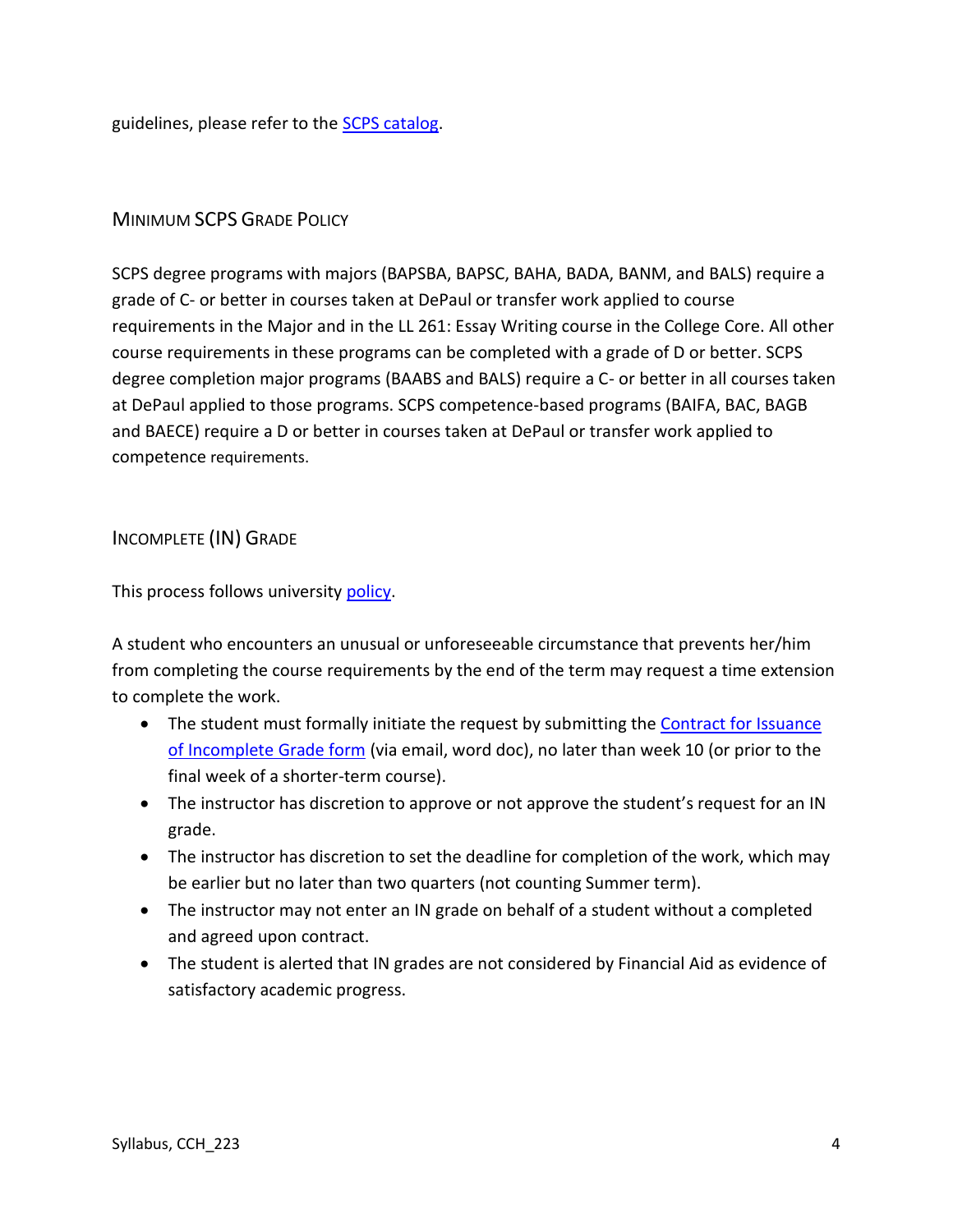## COURSE SCHEDULE

#### WEEK<sub>1</sub>

**Reading Assignments**: Chou Chapter 3 **Videos**: Jesse Shell DICE 2010 **Assignments** (Due 2/13, 11:59p.m.): Introduction Discussion Jesse Schell DICE 2010 Discussion What is Octalysis? Discussion

#### WEEK<sub>2</sub>

**Reading Assignments**: Chou Chapter 5 **Videos**: The Secure Developer Ep. #97 Gamification, Reward, and Empathy with Joshua Gamradt **Assignments** (Due 2/20, 11:59p.m.): Core Drive: Epic Meaning Discussion Final Project Brainstorm

WEEK 3 **Reading Assignments**: Chou Chapter 7 **Videos**: [TBD] **Assignments** (Due 2/27, 11:59p.m.): Boosters Discussion Project Development Plan

WEEK 4

**Reading Assignments**: Chou Chapter 14 (Substitution Video in Octalysis Prime) **Videos**: Lecture: Creative Process, Iteration, Feedback Loops **Assignments** (Due 3/6, 11:59p.m.): White Hat vs Black Hat Gamification Examples Discussion Final Project Check-in Discussion/Watercooler Idea Space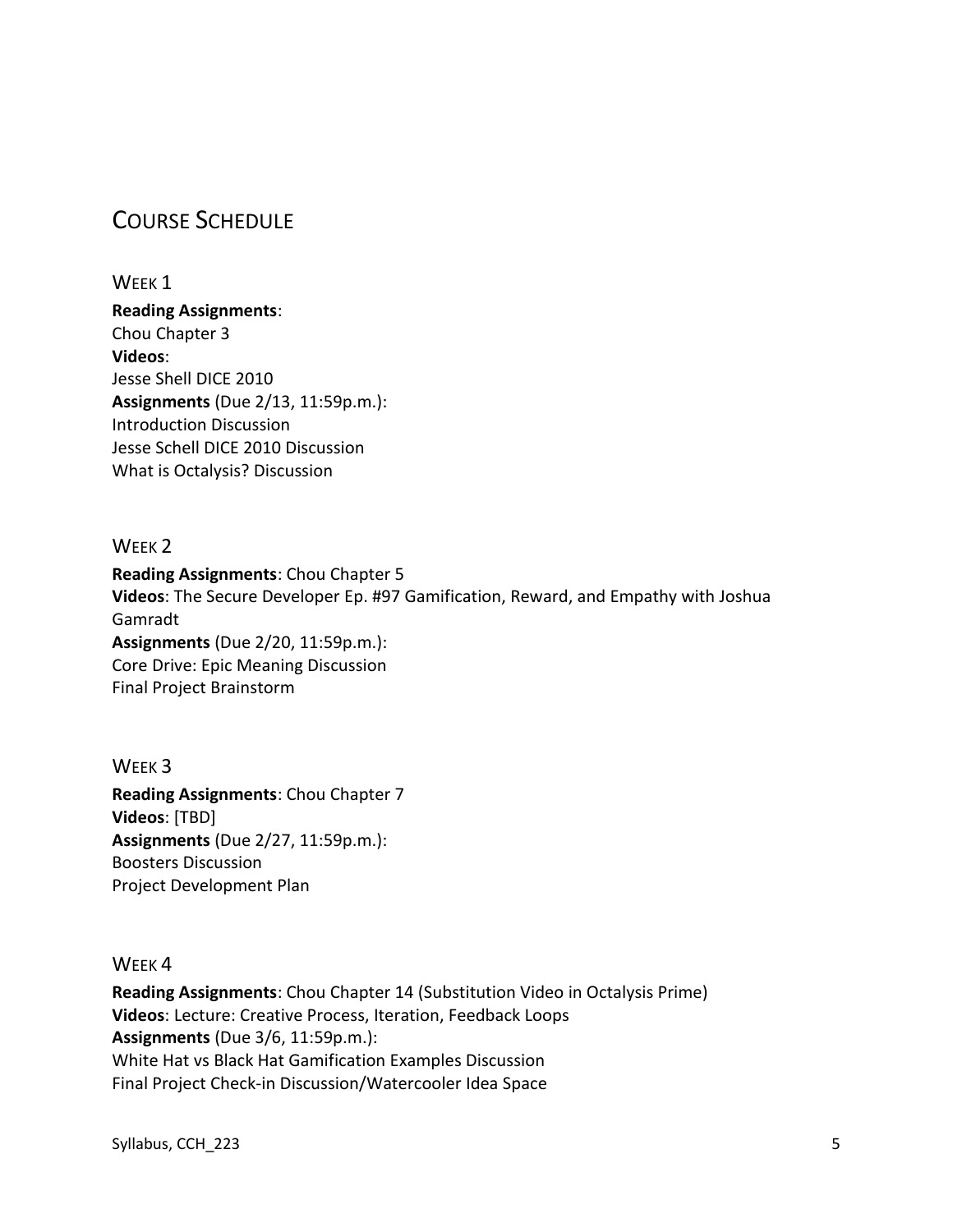#### WEEK 5

**Reading Assignments**: Chou Chapter 15 Optional: Brigham, An Introduction to Gamification **Assignments** (Due 3/13, 11:59p.m.): Final Project (can be submitted as text, podcast, or video on Discussion Boards)

FINALS WEEK **Reading Assignments**: Read/watch/listen to other students' final projects **Videos**: N/A **Assignments** (Due 3/20, 11:59p.m.): Final Project Reflection (Submission Folder), Reactions to Other Students' Final Projects (Discussion Boards)

## COURSE POLICIES

*THIS COURSE INCLUDES AND ADHERES TO THE COLLEGE AND UNIVERSITY POLICIES DESCRIBED IN THE LINKS BELOW:*

[Academic Integrity Policy](https://catalog.depaul.edu/student-handbooks/undergraduate/undergraduate-academic-policies/academic-integrity/) (UGRAD) [Incomplete \(IN\) and Research \(R\) Grades Expiration Policy](https://catalog.depaul.edu/student-handbooks/undergraduate/undergraduate-academic-policies/grades-incomplete-and-research-expiration-policy/) [Withdrawal/Drop Policy](https://catalog.depaul.edu/student-handbooks/undergraduate/undergraduate-academic-policies/withdrawal-drop-policy/) and [Withdrawal Tuition](https://catalog.depaul.edu/student-handbooks/undergraduate/undergraduate-academic-policies/withdrawal-tuition/) [Accommodations Based on the Impact of a Disability](https://catalog.depaul.edu/student-handbooks/undergraduate/university-resources/center-for-students-with-disabilities/)

Students are also invited to contact me privately to discuss your challenges and how I may assist in facilitating the accommodations you will use during this course. This is best done early in the term and our conversation will remain confidential.

[Protection of Human Research Participants](http://policies.depaul.edu/policy/policy.aspx?pid=185)

OTHER RESOURCES FOR STUDENTS

[University Center for Writing-based Learning](http://condor.depaul.edu/writing/) [Dean of Students Office](http://www.depaul.edu/university-catalog/academic-handbooks/undergraduate/university-resources/Pages/dean-of-students-office.aspx)